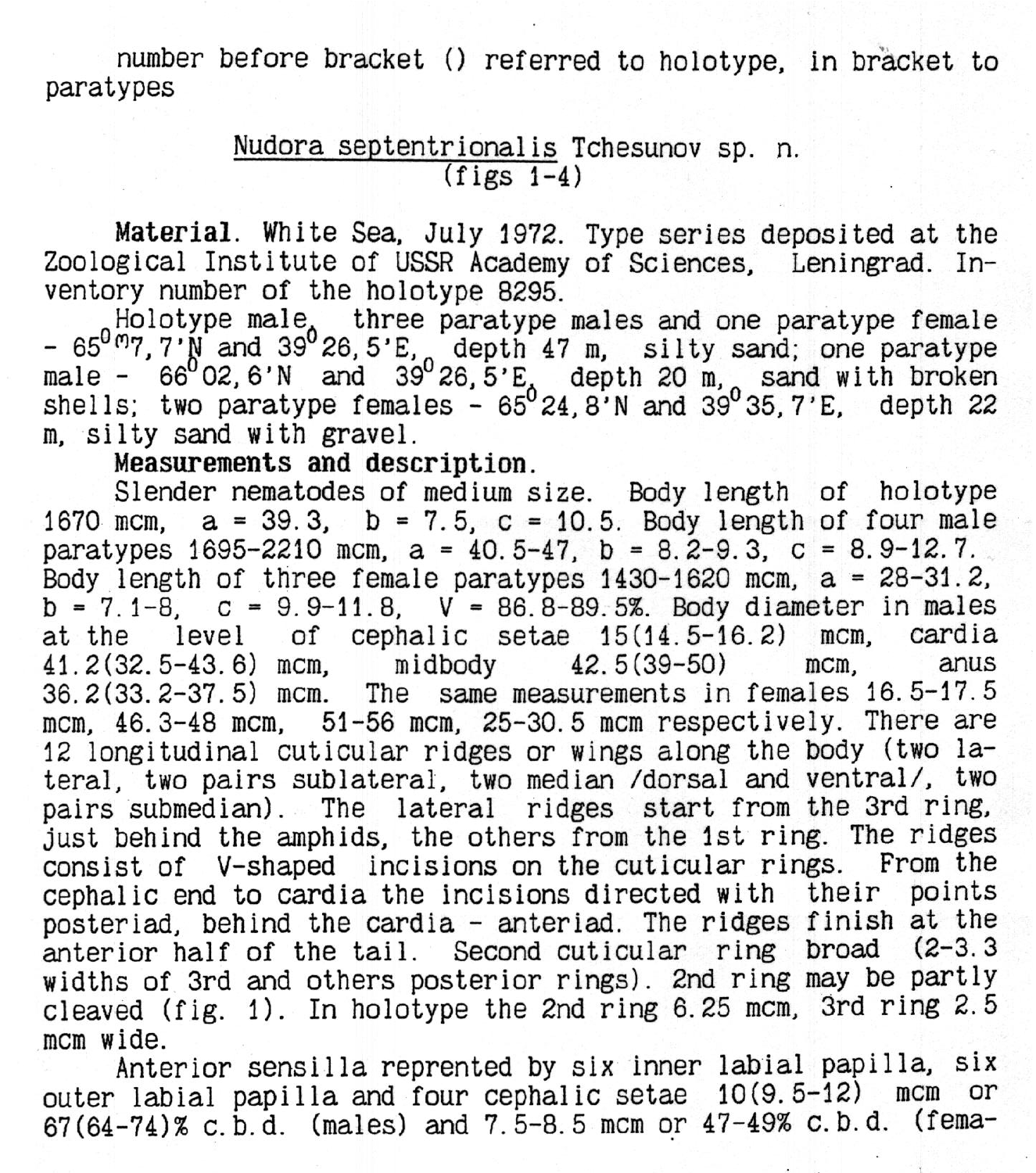les) long. Amphid round, situated entirely in the 2nd ring. In holotype the amphid 5.9 mcm. In males the amphid's width 29.5(29.5-31)%, in a female 22.5% of corresponding body diameter. Short somatic setae scarcely distributed along the body.

Stoma consisted of cup-shaped vestibulum with sclerotized rugae and elongate posterior chamber with anterior dorsal tooth. Pharyngeal tissue enlargened around the stoma. Entire stoma length 25(25-31.2) mcm in males and 27.5 mcm in a female. Pharynx slender, with strong double posterior bulb sized 50x31 mcm in the holotype.

Renette not seen.

Ovary single, anterior, antidromously reflexed. Testis paired. Copulatory apparatus composed of strong boat=like gubernaculum and two weak slender, slightly curved spicules. Gubernaculum a. bit longer than spicules. Gubernaculum 37.5(35-37.5) mcm, spicules 31.2(30-32) mcm long. One Spiculum is rediced in one male  $(fig. 4)$ . In males several cuticular rings fused ventrally anteriorly to the anus.

Tail conical, with terminal spinnerete. Terminal portion of the tail smooth. Tail in males 4(4-5), in females 4.1-4.9 anal diameters long.

Differential diagnosis. The new species belongs to the species group with widened cuticular rings of the cephalic end.  $N$ . septentrionalis sp. n. differs from related N. thorakista by Position of the amphid within the second cuticular ring and from N. lineata by the number cuticular ridge (12 vs 10).